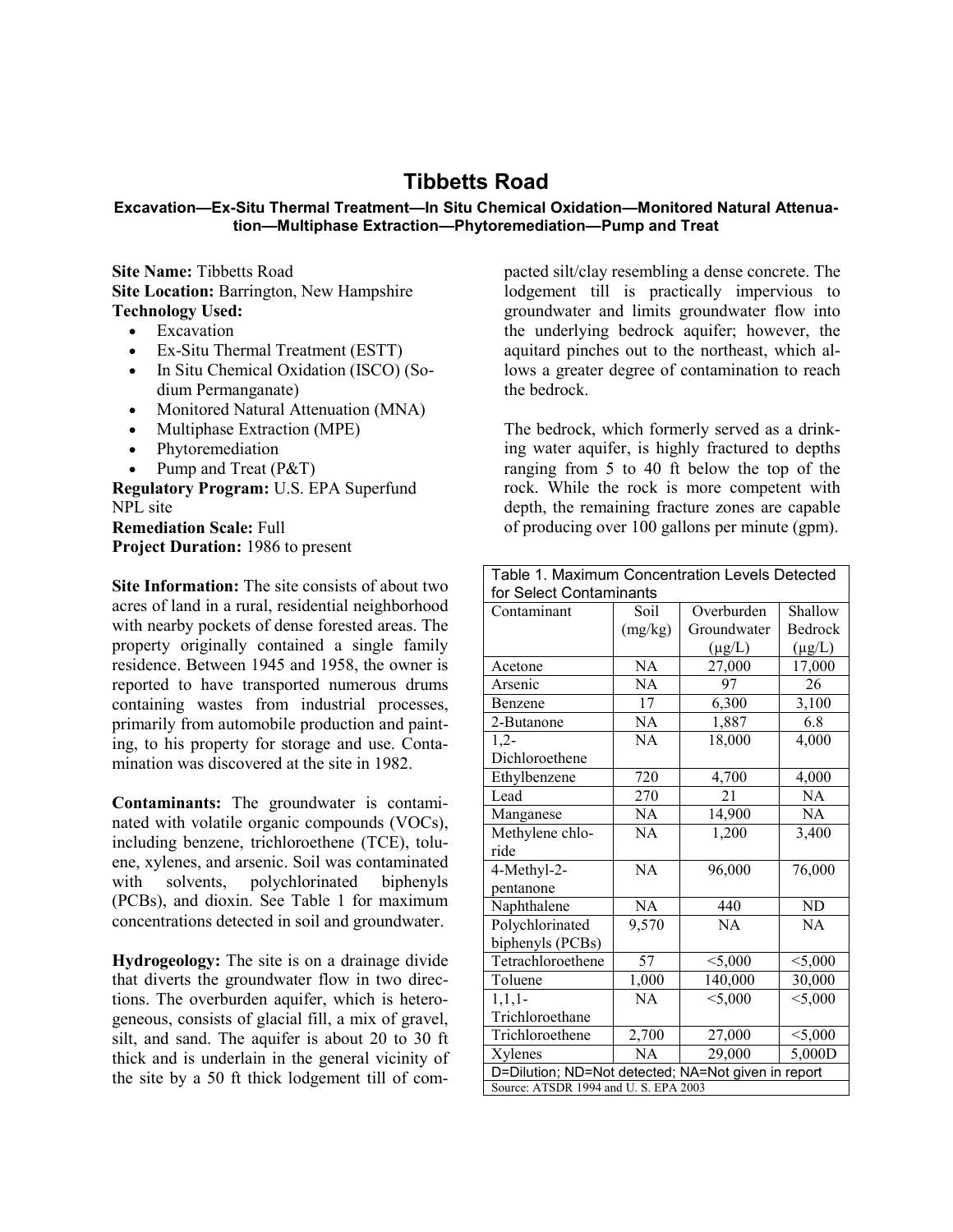Groundwater in both the overburden and bedrock aquifers on the southwestern portion of the site flows to the west, and on the northeastern two-thirds of the site, it flows to the east. The depth to water varies from near the surface in the fall and spring to 7 ft or more below ground surface (bgs) in the summer.

**Project Goals:** The Record of Decision (ROD) proposed the following goals:

- Prevent the ingestion of contaminated groundwater.
- Prevent further migration of contaminated groundwater to uncontaminated portions of the overburden and bedrock aquifers.
- Cleanup contaminated groundwater in the overburden and bedrock aquifers to federal and state Applicable or Relevant and Appropriate Requirements, including drinking water standards (Maximum Contaminant Levels).
- Prevent dermal contact, ingestion, or inhalation of contamination found on site.

**Cleanup Approach:** In 1986, before the remedial investigation and feasibility study, drums were removed and obviously contaminated soil was excavated and disposed of offsite. The excavated areas were regraded with clean fill and covered with a geotextile. Loam soil placed over the geotextile was seeded, and a chain-link fence was erected around the site. Dioxincontaminated soil, which was discovered during soil sampling, was stored on site until a mobile incinerator could be obtained to destroy it.

A water supply system was constructed initially to provide drinking water to the 45 homes with contaminated wells or wells that could become contaminated to prevent ingestion of contaminated groundwater. In 1993, the water supply system was expanded to include several additional residences nearby. The local water district also issued institutional controls forbidding the use of the aquifer for drinking water in the vicinity of the site.

Soil and groundwater treatment began in 1995 with the installation of extraction wells and a MPE system. The configuration of the MPE system included a liquid-ring pump, a 150-gallon knockout tank, a centrifugal-type transfer pump,

a cartridge-type particulate bag filter, a pair of 100 lb liquid-phase granular activated carbon drums in series, and a pair of 100 lb vapor-phase granular activated carbon drums in series. The liquid-ring pump was designed to recover both groundwater and soil gas from the extraction wells. The air/water mixture from the extraction wells would then flow into the knockout tank where the vapors would pass through two vaporphase carbon drums prior to being discharged into the atmosphere. Groundwater in the knockout tank was to be pumped through a particulate filter bag and then through two liquid-phase carbon drums before being discharged to the ground surface at the site.

The system envisioned in the 1992 ROD included a flocculation unit for treating inorganic contaminants. However, the pilot study showed that vacuum extraction caused geochemical changes in the aquifer that removed the metal contaminants while they were still in the aquifer. The introduction of air into the aquifer and recovery well stripped the VOC contaminants from the groundwater. The result was an air stream contaminated with VOCs and a stream of extracted groundwater that met EPA's cleanup levels. The vacuum extraction system rarely recovered more than 5 gpm during the remedy and usually recovered 3 gpm or less. Therefore, it was only necessary to treat the air stream with vapor-phase granular activated carbon. This change resulted in the construction of a much smaller treatment system. As a precaution, the recovered groundwater was filtered through carbon prior to discharge to the overburden aquifer.

The MPE system operated for about three years before it was turned off due to declining contaminant recovery efficiencies. At the time of shut off, contaminant levels in two of the three areas of concern had reached their cleanup goals. The third area of concern apparently has pockets of contamination that the MPE was not addressing.

Because of declining levels of contaminants, EPA investigated alternative technologies to replace the MPE system in 1997. A microcosm study showed that anaerobic biodegradation was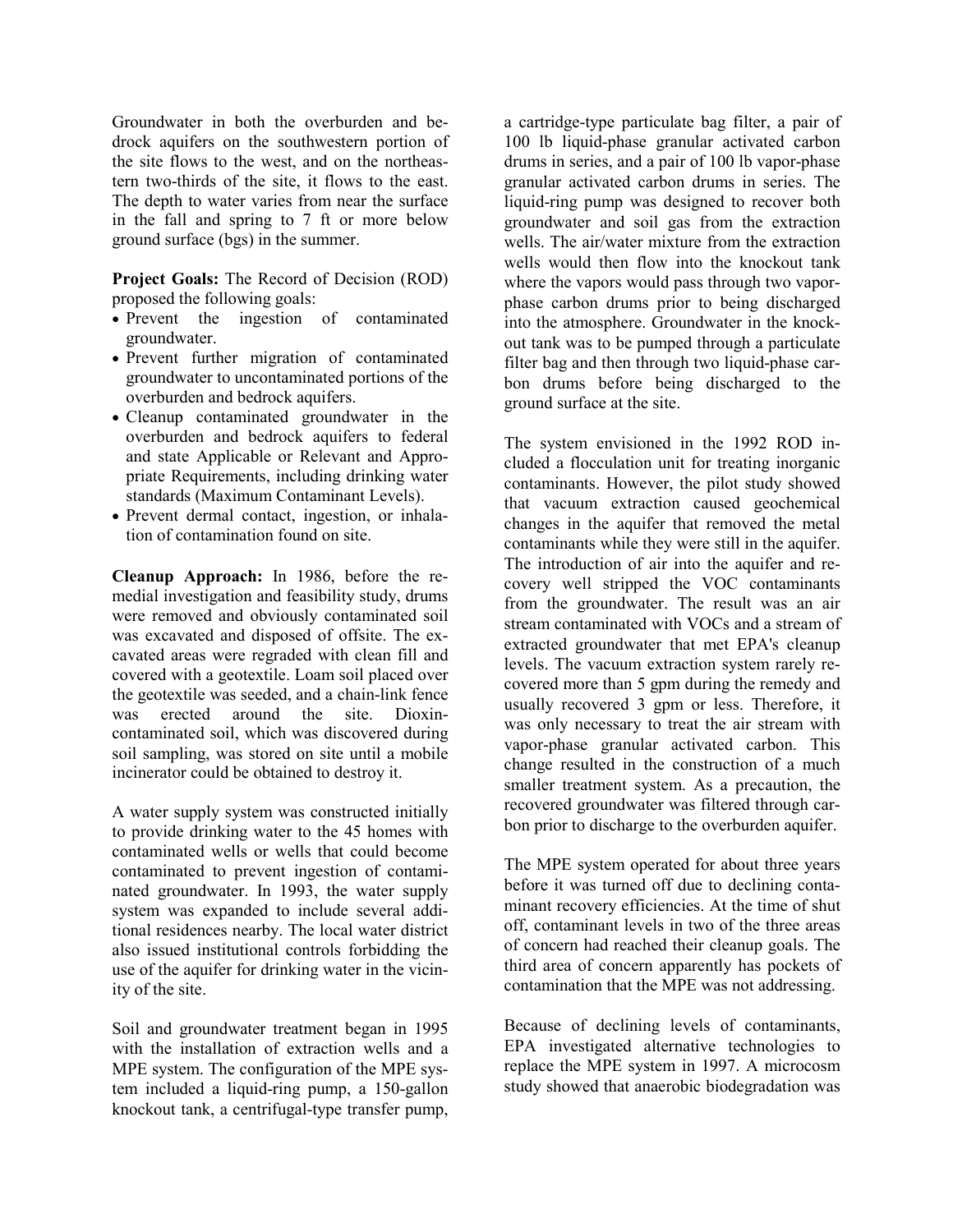completely degrading those contaminants subject to anaerobic degradation pathways.

Other evidence showed that phytoremediation could retard contaminated groundwater flow in the overburden aquifer. As a result, The ROD was amended in 1998 to provide for primary treatment of the overburden and bedrock aquifers using bioremediation and phytoremediation and 1,400 poplar trees were planted on the site. An intensified groundwater monitoring program was also initiated to help determine degradation rates and the contribution of the trees to those rates.

As a result of studying groundwater contamination patterns at the site, a new bedrock groundwater extraction well was added in 2001, and two older wells were closed. Contaminant levels in the new well were relatively high (e.g.,  $34,000D<sup>1</sup>$  $34,000D<sup>1</sup>$  $34,000D<sup>1</sup>$  µg/L 4-methyl-2-pentanone, 30,000 µg/L toluene, and 5,600D µg/L benzene).

During the following year, about 92,873 gallons of groundwater from the new well and two wells from the southwest side of the site were treated at an average flow rate of 0.61 gpm.

Phytoremediation and MNA had been allowing contaminated water to leave the site. Thus, a pilot study was conducted in 2003 using ISCO injection with sodium permanganate as an alternative to phytoremediation, and MNA in the contaminated bedrock and shallow overburden of the northeast section of the site. The sodium permanganate treatments were continued through 2006.

While considerable progress has been made in reducing concentrations of contaminants in the overburden, the concentrations in the bedrock have not been decreasing as quickly. Four new bedrock wells were installed in 2011 and a series of packer pumping tests were conducted to evaluate fracture zone continuity. As a result of these tests, the Agency plans to initiate a pilot

 $\overline{a}$ 

recirculation well remedial system in 2012 using persulfate.



**Project Results:** The groundwater and soil vapor treatment systems recovered about 800 lbs of contaminants, and cleanup levels have been met in several areas of the site.

The poplar trees have succeeded in reducing the gradient of the overburden groundwater. The trees also provide more time for onsite bioremediation.

ISCO, which involved periodic sodium permanganate treatments, has greatly reduced contamination in the overburden aquifer but has not succeeded in remediating the bedrock aquifer.

The Agency expects to implement an ISCO (persulfate) recirculation well treatment system in the bedrock source area in 2013. The goal will be to reduce the contaminant concentrations to values compatible with MNA.

## **Sources:**

Agency for Toxic Substances and Disease Registry. 1994. Public Health Assessment Tibbetts Road Barrington, Strafford County, New Hampshire, CERCLIS No. NHD989090469. [http://www.atsdr.cdc.gov/hac/pha/pha.asp?docid](http://www.atsdr.cdc.gov/hac/pha/pha.asp?docid=1195&pg=0)

 $=1195$ &pg=0

ARCADIS. 2012. Summary of Environmental Monitoring 2011 Tibbetts Road Site Barrington, New Hampshire.

<span id="page-2-0"></span><sup>&</sup>lt;sup>1</sup> D=Sample was diluted to bring concentration within the instrument's range; hence, the true value may be somewhat higher or lower.